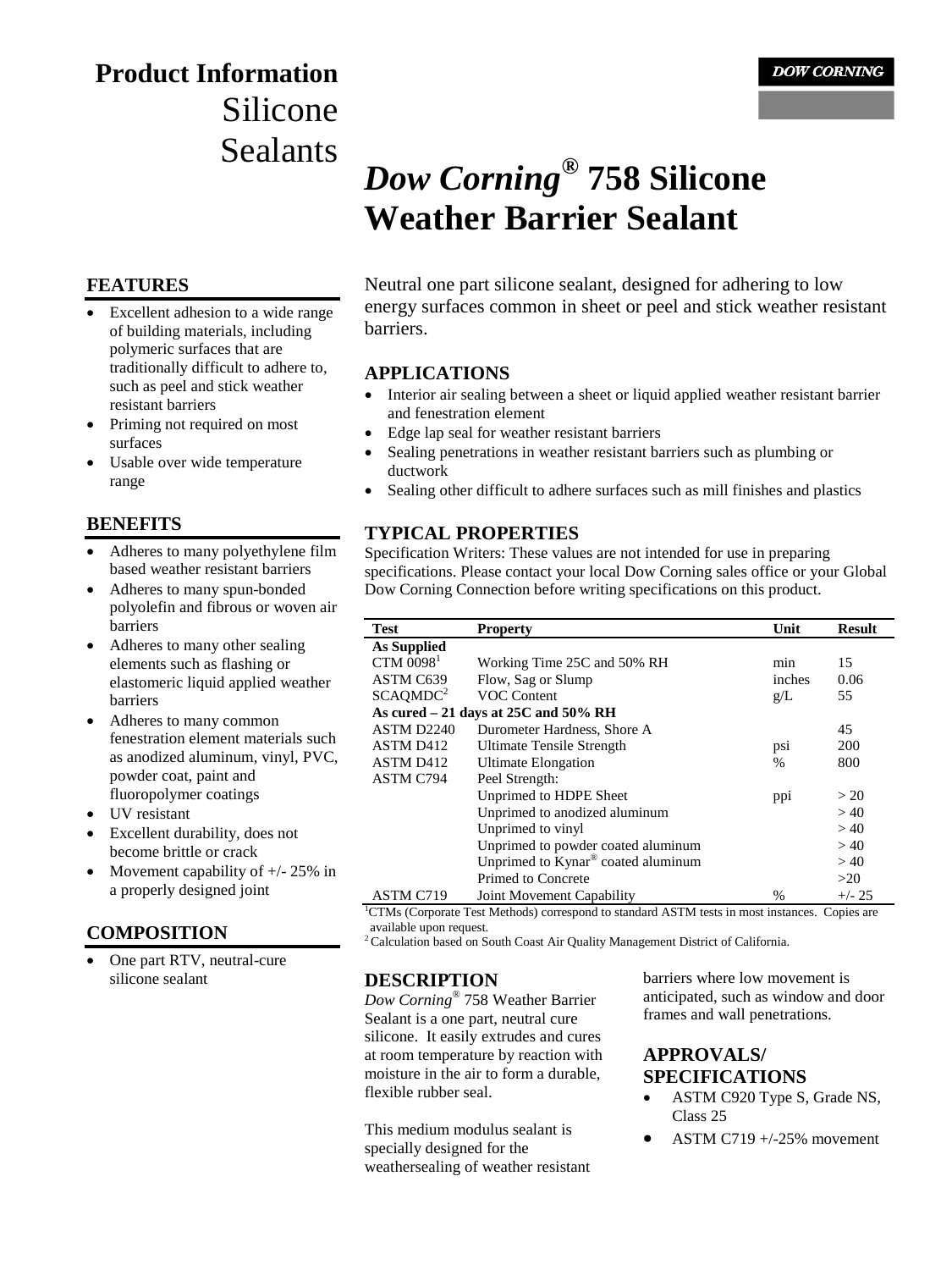# **SEALANT • WATERPROOFING**<br>& RESTORATION INSTITUTE

Issued to: Dow Corning<br>Product: 758 Silicone Weather Barrier Sealant C719: Pass \_\_ Ext:+25% Comp:-25% Substrate: Unprimed Aluminum and Glass and Primed Concrete Substrates<br>(Dow Corning Primer P was applied to concrete substrate C661: Rating 45 Validation Date: 2/15/11 - 2/14/16 No. 211-758216 Copyright @ 2011

**SEALANT VALIDATION** www.swrionline.org

#### **HOW TO USE**

Please consult the *Dow Corning Americas Technical Manual*, Form No. 62-1112, for detailed information on state-of-the-art application methods and joint design. Please contact your local Dow Corning Sales Application Engineer for specific advice.

#### **SURFACE PREPARATION**

The application surface must be clean, dry, sound and frost-free. Mask adjacent surfaces and apply primer if required. Laboratory testing or field adhesion testing may be used to demonstrate primer requirements. Please contact your local Dow Corning Sales Application Engineer for specific advice.

### **APPLICATION**

Install sealant according to Dow Corning published guidelines. Ensure the surfaces to be sealed are free of dust, dirt, debris and contaminants. Apply primer as needed and allow to dry as needed. Install backer material for any joint moving more than 15%. Lap joints will not require backer material. Apply and tool the sealant. *Dow Corning* 758 sealant should be tooled prior to it skinning over. Standard caulking tools, materials, and methods may be used.

### **JOINT DESIGN**

The sealant joint should be designed so that the maximum expected sealant movement, including thermal, settlement and live load, does not

exceed 25% in order to achieve a sufficient durability of the seal. Dow Corning recommends consulting with the flashing manufacturer for details on the movement capability of flashing materials as used in your joint configuration.

When detailing the sealant joints using *Dow Corning* 758, the following should be considered:

- *Dow Corning* 758 may be used to seal lap joints between two pieces of flashing or other materials.
- Please ensure a  $\frac{1}{4}$ " (6 mm) sealant to substrate contact ("bite") on each side of the lap joint and minimum 1/8" (3 mm) sealant depth.
- The minimum width of a perimeter joint, or "hourglass" joint should be ¼". For joints between  $\frac{1}{4}$ " to  $\frac{1}{2}$ " (6-12 mm) wide a minimum seal depth of  $\frac{1}{4}$ " (6 mm) is required.
- For joints above  $\frac{1}{2}$  (12 mm) wide), a width to depth ratio of 2:1 should be used up to a maximum depth of  $\frac{1}{2}$ " (12 mm).
- Joints in excess of 1" (25 mm) wide are possible but sealant depth should not exceed ½" (12 mm). It is recommended that specific recommendations be obtained from Dow Corning for any joints in excess of 3" (75 mm).
- In applications where fillet type joints are to be used, a minimum of ¼" (6 mm) sealant bite is recommended for each substrate.

#### **HANDLING PRECAUTIONS**

PRODUCT SAFETY INFORMATION REQUIRED FOR SAFE USE IS NOT INCLUDED IN THIS DOCUMENT. BEFORE HANDLING, READ PRODUCT AND MATERIAL SAFETY DATA SHEETS AND CONTAINER LABELS FOR SAFE USE, PHYSICAL AND HEALTH HAZARD INFORMATION. THE MATERIAL SAFETY DATA SHEET IS AVAILABLE ON THE

DOW CORNING WEB SITE AT DOWCORNING.COM, OR FROM YOUR DOW CORNING SALES APPLICATION ENGINEER, OR DISTRIBUTOR, OR BY CALLING DOW CORNING CUSTOMER SERVICE.

### **USABLE LIFE AND STORAGE**

When stored at or below 27°C (80°F), *Dow Corning* 758 Silicone Building Sealant has a shelf life of 12 months from the date of manufacture. Refer to product packaging for "Use By Date."

## **PACKAGING INFORMATION**

*Dow Corning* 758 sealant is available in 20oz (591 ml) sausages.

### **LIMITATIONS**

*Dow Corning* 758 Silicone Weather Barrier Sealant should not be used:

- As an aesthetic weatherseal
- In below grade applications
- In structural applications
- In continuous water immersion applications

This product is neither tested nor represented as suitable for medical or pharmaceutical uses.

### **HEALTH AND ENVIRONMENTAL INFORMATION**

To support Customers in their product safety needs, Dow Corning has an extensive Product Stewardship organization and a team of Product Safety and Regulatory Compliance (PS&RC) specialists available in each area.

For further information, please see our Web site, dowcorning.com or consult your local Dow Corning representative.